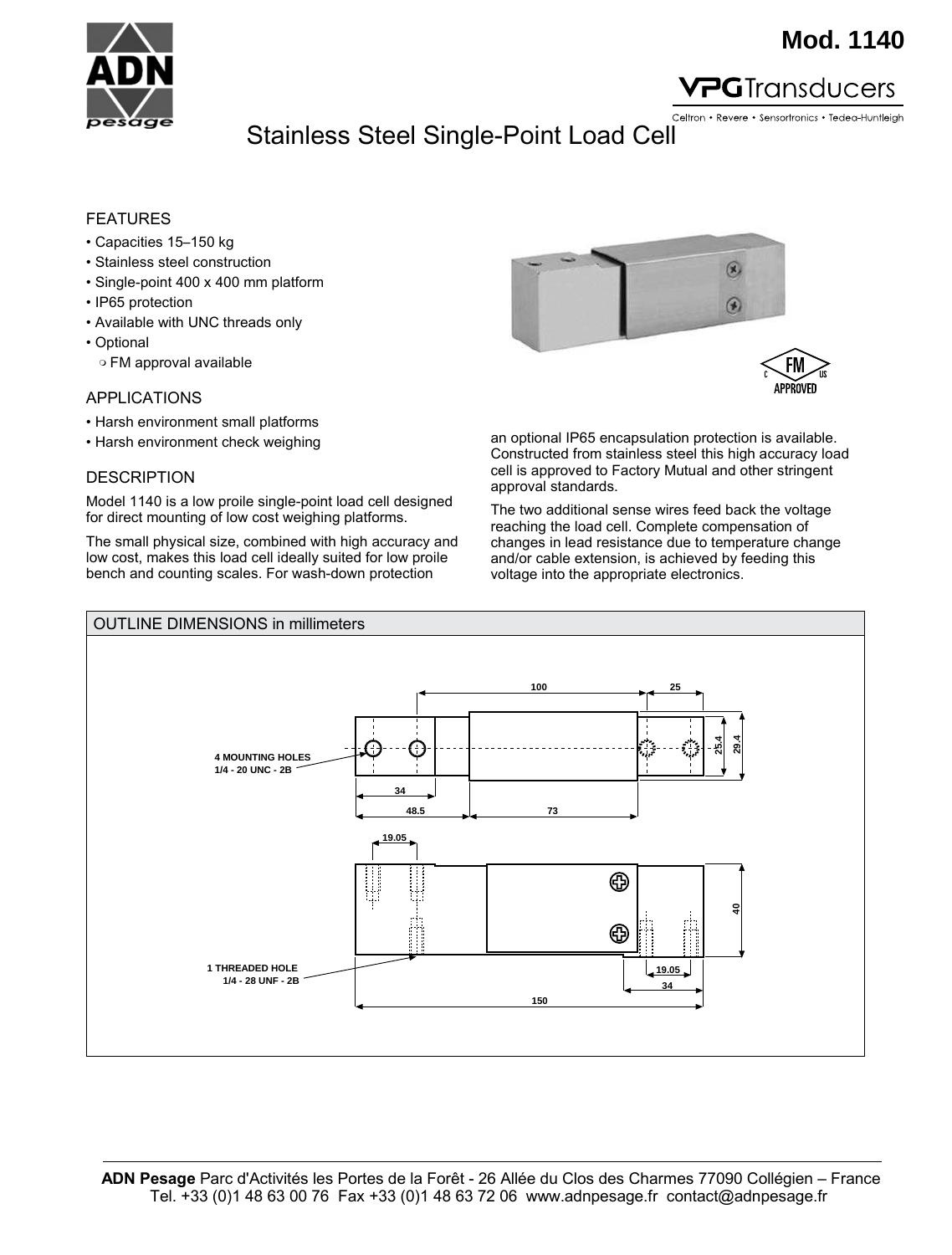

## **Mod. 1140**

#### **PG**Transducers

Celtron • Revere • Sensortronics • Tedea-Huntleigh

# Stainless Steel Single-Point Load Cell

| <b>SPECIFICATIONS</b>         |                                           |                       |
|-------------------------------|-------------------------------------------|-----------------------|
| <b>PARAMETER</b>              | <b>VALUE</b>                              | <b>UNIT</b>           |
| Rated capacity-R.C. (E max)   | 15, 20, 30, 50, 75, 100, 150              | kg                    |
| NTEP/OIML accuracy class      | Non-Approved                              |                       |
| Maximum no. of intervals (n)  | 3000                                      |                       |
| Rated output-R.O.             | 2.0                                       | mV/V                  |
| Rated output tolerance        | 0.2                                       | $\pm$ mV/V            |
| Zero balance                  | 0.2                                       | $\pm$ m $V/V$         |
| Zero return, 30 min.          | 0.0170                                    | ±% of applied load    |
| Total error (per OIML R60)    | 0.0200                                    | $±%$ of rated output  |
| Temperature effect on zero    | 0.004                                     | ±% of rated output/°C |
| Temperature effect on output  | 0.0010                                    | $±\%$ of load/°C      |
| Eccentric loading error       | 0.0074                                    | ±% of rated load/cm   |
| Temp. range, compensated      | $-10$ to $+40$                            | $^{\circ}$ C          |
| Temp. range, safe             | $-20$ to $+70$                            | °C                    |
| Maximum safe central overload | 150                                       | $%$ of R.C.           |
| Ultimate central overload     | 300                                       | $%$ of R.C.           |
| Excitation, recommended       | 10                                        | <b>VDC or VAC RMS</b> |
| Excitation, maximum           | 15                                        | <b>VDC or VAC RMS</b> |
| Input impedance               | 385±15                                    | Ω                     |
| Output impedance              | 350±3                                     | Ω                     |
| Insulation resistance         | >2000                                     | MΩ                    |
| Cable length                  | 1.0                                       | m                     |
| Cable type                    | 6-wire, PVC, single loating screen        | Standard              |
| Construction                  | Stainless steel                           |                       |
| Environmental protection      | IP65*                                     |                       |
| Platform size (max)           | 400 x 400                                 | mm                    |
| Recommended torque            | Up to 30 kg: 7.0<br>50 kg and above: 10.0 | $N^*m$                |

\* IP67 available on request

All speciications are subject to change without notice.

#### **WIRING SCHEMATIC DIAGRAM**